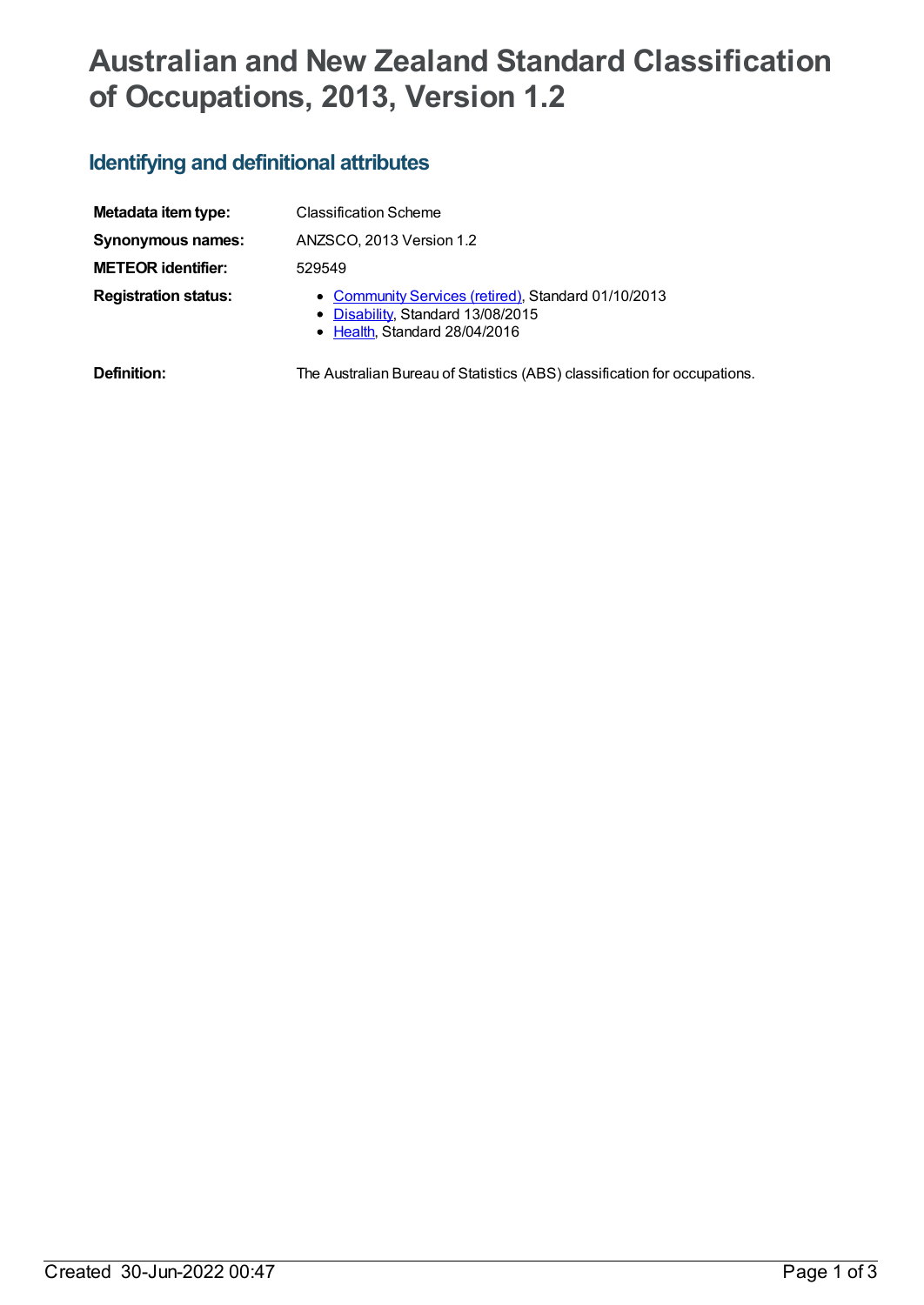**Classification structure:** The structure of ANZSCO has five hierarchical levels - major group, sub-major group, minor group, unit group and occupation. The categories at the most detailed level of the classification are termed 'occupations'. These are grouped together to form 'unit groups', which in turn are grouped into 'minor groups'. Minor groups are aggregated to form 'sub-major groups' which in turn are aggregated at the highest level to form 'major groups'.

#### **Conceptual model**

ANZSCO is a skill-based classification used to classify all occupations and jobs in the Australian and New Zealand labour markets.

To do this, ANZSCO identifies a set of occupations covering all jobs in the Australian and New Zealand labour markets, defines these occupations according to their attributes and groups them on the basis of their similarity into successively broader categories for statistical and other types of analysis. The individual objects classified in ANZSCO are jobs.

In ANZSCO, occupations are organised into progressively larger groups on the basis of their similarities in terms of both skill level and skill specialisation.

The conceptual model adopted for ANZSCO uses a combination of skill level and skill specialisation as criteria to design major groups which are meaningful and useful for most purposes. The eight major groups are formed by grouping together sub-major groups using aspects of both skill level and skill specialisation. In designing the major groups, intuitive appeal and usefulness in both statistical and administrative applications were also important considerations.

The skill level criterion is applied as rigorously as possible at the second level of the classification, the sub-major group level, together with a finer application of skill specialisation than that applied at the major group level. Each sub-major group is made up of a number of minor groups.

Minor groups are distinguished from each other mainly on the basis of a finer application of skill specialisation than that applied at the sub-major group level. Within minor groups, unit groups are distinguished from each other on the basis of skill specialisation and, where necessary, skill level.

Virtually all unit groups are at one skill level. There are only eight unit groups which contain occupations at more than one skill level. In all but two of these unit groups, the vast majority of jobs classified to the unit group are at one skill level only. Data stored at unit group level can therefore be aggregated by skill level with a high degree of validity.

Within unit groups, the distinction between occupations amounts to differences between tasks performed in occupations. All occupations are at one skill level.

As a result, data classified at the major group level will provide only a broad indication of skill level. Data at the sub-major group level will provide a satisfactory indication of skill level for many analytical purposes. Data classified at the unit group level will provide an accurate indication of skill level. Unit groups can, therefore, be aggregated by skill level to provide an indicative measure of occupations classified by skill level.

### **Source and reference attributes**

**Origin:** Australian Bureau of Statistics 2006. Australian and New Zealand Standard [Classification](http://www.abs.gov.au/ausstats/abs@.nsf/mf/1220.0) of Occupations, 2013, Version 1.2, ABS cat. no. 1220.0 Canberra: ABS. Viewed 05 July 2013.

## **Relational attributes**